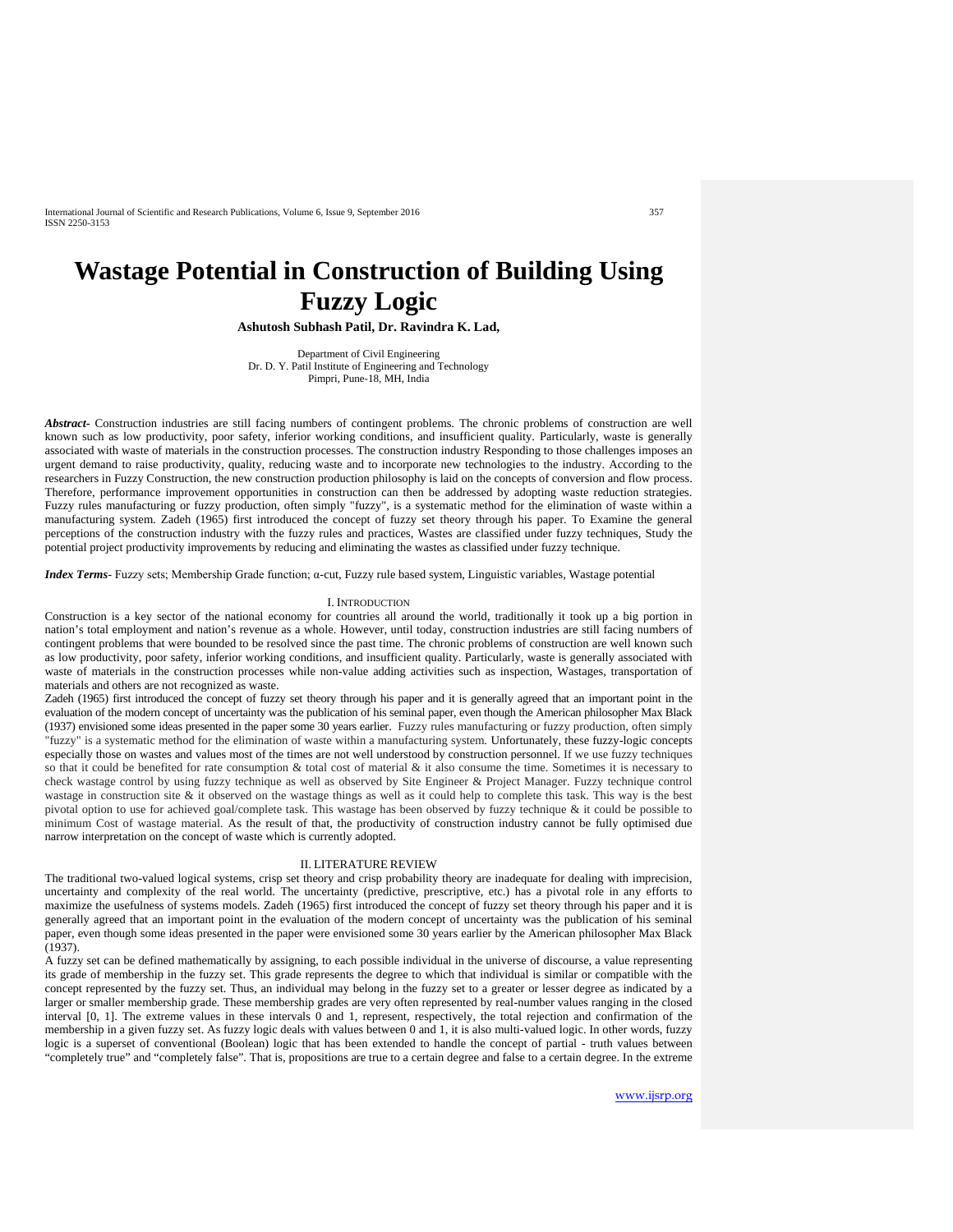International Journal of Scientific and Research Publications, Volume 6, Issue 9, September 2016 358 ISSN 2250-3153

case, if a proposition happens to be completely true i.e., to a maximum degree, then it cannot be false in any amount i.e., it is false to a minimum degree. As its name suggests, it is the logic underlying modes of reasoning which are approximate rather than exact. The importance of fuzzy logic derives from the fact that most modes of human reasoning and especially common sense reasoning are approximate in nature (Klir and Yuan, 2003).

**Keith Hampson, Sherif Mohamed** *(et al) (2002)* have studied about in this article the study of value adding (e.g. Conversion) & the non-value adding activities (e.g. Secondary Transportation) in the construction industry has been carried out. Construction managers have for a long time focused their attention on conversion processes, with little attention given to flow activities, leading to uncertain flow processes, expansion of non-value-adding activities, and reduction of output value. This paper investigates the incidence of nonvalue-adding activities in construction projects in Indonesia and Australia, focusing on non-residential building and infrastructure projects. A quantitative approach was adopted for this research utilising the results of a questionnaire survey involving 53 variables that relate to non-value-adding activities. The variables were then separated into two classifications: waste categories that contribute to a reduction in the value of construction productivity and waste cause variables that could be defined as factors producing waste. Statistical analysis was performed to identify the different perceptions amongst the respondents and to determine the key variables of non-value-adding activities. The paper illustrates the key waste categories, the key waste cause variables and leads the contractors to focus their attentions on these issues in order to reduce the incidence of non-value-adding activities during the construction process.

**L. Y. Shen, C. M. Tam (et.al) (2004)** have studied about in the existing research works and practices, and these works can be grouped largely into three areas: waste classification, waste management strategies (avoiding waste, reducing waste, reusing waste, and recycling waste) and waste disposal technologies. The examination leads to developing a waste management mapping model (WMMM) provides an alternative tool assisting in planning waste management procedures on construction sites. It can serve as a vehicle for comparing the waste management practices between construction sites, thus both good practices and weak areas can be identified.

*Glenn Ballard &***Syed M. Mohammed (2008)** *have* studied about as the Construction Industry has traditionally been one of the largest in many developing nations. While other industries have greatly increased their levels of quality and performance, the majority of construction work is based on antiquated techniques, attended by supply-chain deficiencies and high defect rates resulting in wasted labour and materials. Estimates indicate that up to 30% of construction costs are due to inefficiencies, mistakes, Wastages, and poor communications. As global competitiveness increases, so will the expectation of higher levels of quality and productivity in constructed facilities.

**Salem O.,** *Solomon, J. (et al) (2006)* have studied about in this article comparison of the techniques is developed for lean construction with those developed for lean manufacturing. Lean manufacturing and lean construction techniques share many common elements despite the obvious differences in their assembly environments and processes. Manufacturing plants and construction sites are different in many ways that might explain why lean production theories and practices do not fully fit the construction industry. the study, a new "lean assessment tool" is proposed to quantify the results of lean implementations. The assessment tool evaluates six lean construction elements: last planner, increased visualization, huddle meetings, first-run studies, five S's, and fail safe for quality. This paper provides a simple and comprehensive approach that is transferable to any construction project.

**Sou-Sen Leu, et al., (1999)** says activity duration is uncertain due to the variation in the outside environment, such as weather, site congestion, productivity level, etc. A new optimal resource-constrained construction scheduling model is proposed in this paper, in which the effects of both uncertain activity wastage and resource constraints are taken into account.

**Leonhard E. & Zhang, Jing. (et.al) (2005)** have studied about the traditional management approach for site operation with management philosophy that has as its sole & unifying objective the elimination of process waste. It will be demonstrated that a waste-based management philosophy creates a culture of continuous improvements & innovative progress driven by the goal to reduce wastes from injuries to unproductive work activities. Wall framing & masonry construction are used to demonstrate how the wastebased management approaches functions. This research concluded that Contrary to traditional management which focuses on setting & meeting targets (i.e., schedule, budget, etc.). waste-based management emphasizes the importance of an ongoing continuous effort that includes everyone who is in any way involved in planning, controlling, and executing the work.

#### III. METHODOLOGY

The modeling for Wastage analysis in the construction of building assumes greater complexity due to the involvement of human perception in the evolution of decision making process. Further, the complex human perception is subjected to the physical surrounding, social environment and also to its own household structure over and above the economic constraints.

The calculation of Wastage in the construction of building has a major bearing on the human decisions regarding the importance of the construction activities. Both the decision processes are complex with higher degree of subjectivity involved and therefore call for the analytical tools which can imitate this behavior and bring the results close to the reality.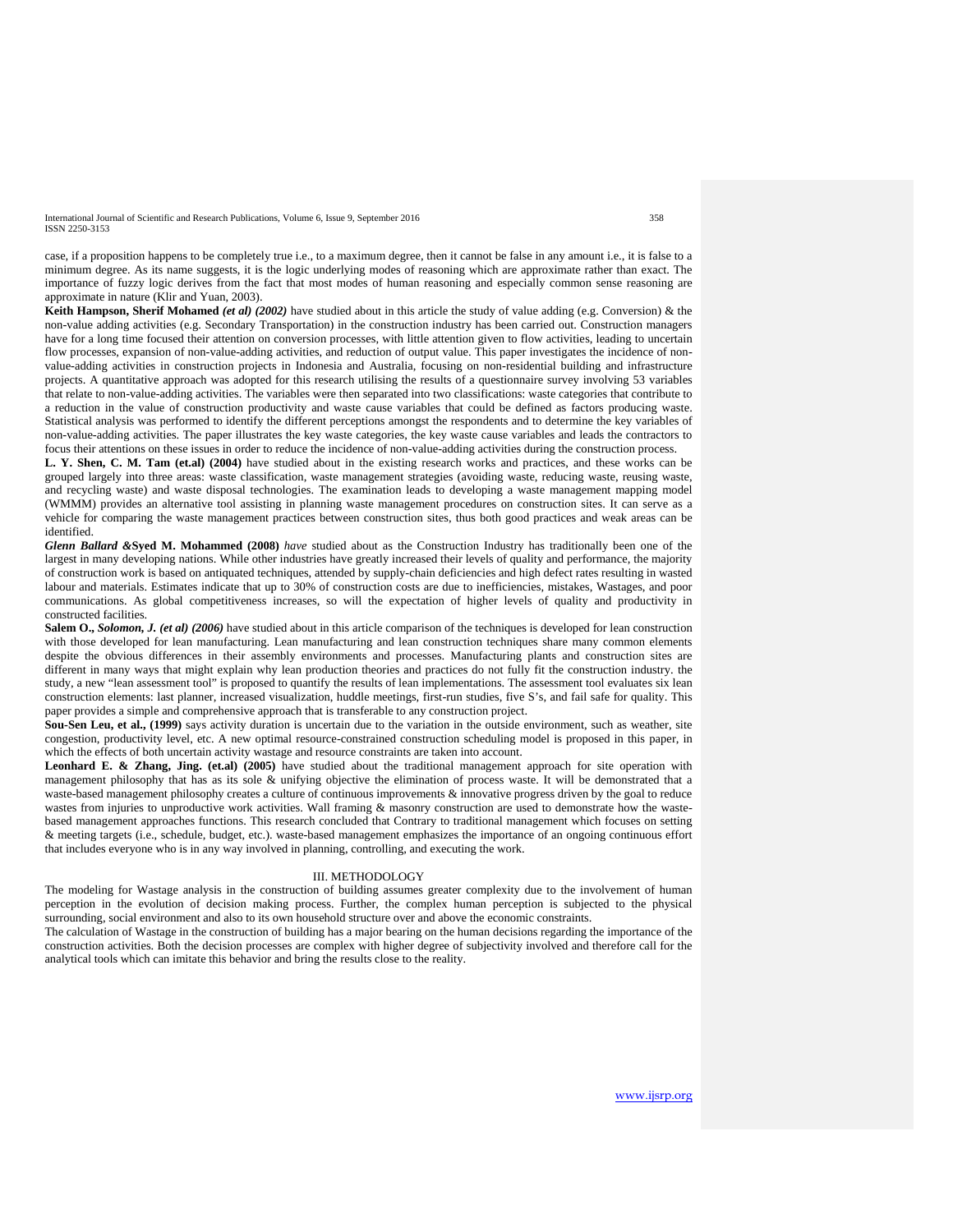International Journal of Scientific and Research Publications, Volume 6, Issue 9, September 2016 359 ISSN 2250-3153

the Fuzzy Rule Based System is developed to calculate Wastage status in the construction of building. A flow diagram of fuzzy model is developed in accordance with more understanding about present invention, features and advantages, references and detailed description accompany in flow diagram, in which:

I. Figure 1: A flow diagram of DP fuzzy model for Wastage Status in Construction of Building.



## **Figure 1: A flow diagram of DCWP fuzzy model for Wastage, Status in Construction of Building**

In this invention, the fuzzy model DP is developed to determine Wastage potential. The Wastage status will help to decide rescheduling status of further activities.

The first step was the identification of experts. Experts were from the field of civil engineering as top level managers, Senior Civil Engineers and Professors.

To develop the Fuzzy rule base system, expert's opinion has been taken for different criteria to arrive at status of the following construction activities for defining Wastage potential of construction of building:

**Excavation Wastage potential status:** Excavation upto hard strata (with carting away of materials) and Dewatering **Foundation base Wastage potential status:** PCC and waterproofing

**Construction of Footing Wastage potential status:** Formwork, Steel work and Concreting

**Construction of Stub Column Wastage potential status:** Formwork, Steel work and Concreting

**Construction of Sub- Structure Wastage potential status:** Excavation, Foundation base, Construction of Footing and Construction of Stub-Column

**Construction of Plinth Beam Wastage potential status:** Anti termite, PCC, Formwork, Steel fixing and concreting **Construction of Grade slab/ PCC Wastage potential status:** Anti termite, Polythene sheet, Formwork, Steel fixing and concreting **Construction of Plinth Work Wastage potential status:** Construction of Plinth Beam and Construction of Grade slab/ PCC

**Construction of Column Wastage potential status:** Formwork, Steel work and Concreting

**Construction of RCC wall Wastage potential status:** Formwork, Steelwork, Concreting

**Construction of Beam & Slab Wastage potential status:** Formwork, Steel work and Concreting

**Construction of Flat Slab Wastage potential status:** Formwork, Steel work, Laying of Tendons and Concreting

**Construction of OHWT/ LMR Wastage potential status:** Construction of Column, Construction of bottom slab, Construction of Column & RCC wall and Construction of top slab

**Construction of Parapet wall Wastage potential status:** Formwork, Steel work and Concreting

**Construction of RCC work Wastage potential status:** Construction of Plinth beam, Construction of Grade slab/PCC, Construction of Column, Construction of RCC wall, Construction of Beam & Slab, Construction of flat slab, Construction of OHWT/LMR and Construction of Parapet wall**.** 

**Construction of wall Wastage potential status:** BBM, Plumbing & Electrical conduicting and internal Plaster

**Waterproofing Wastage potential status:** Toilets & Balconies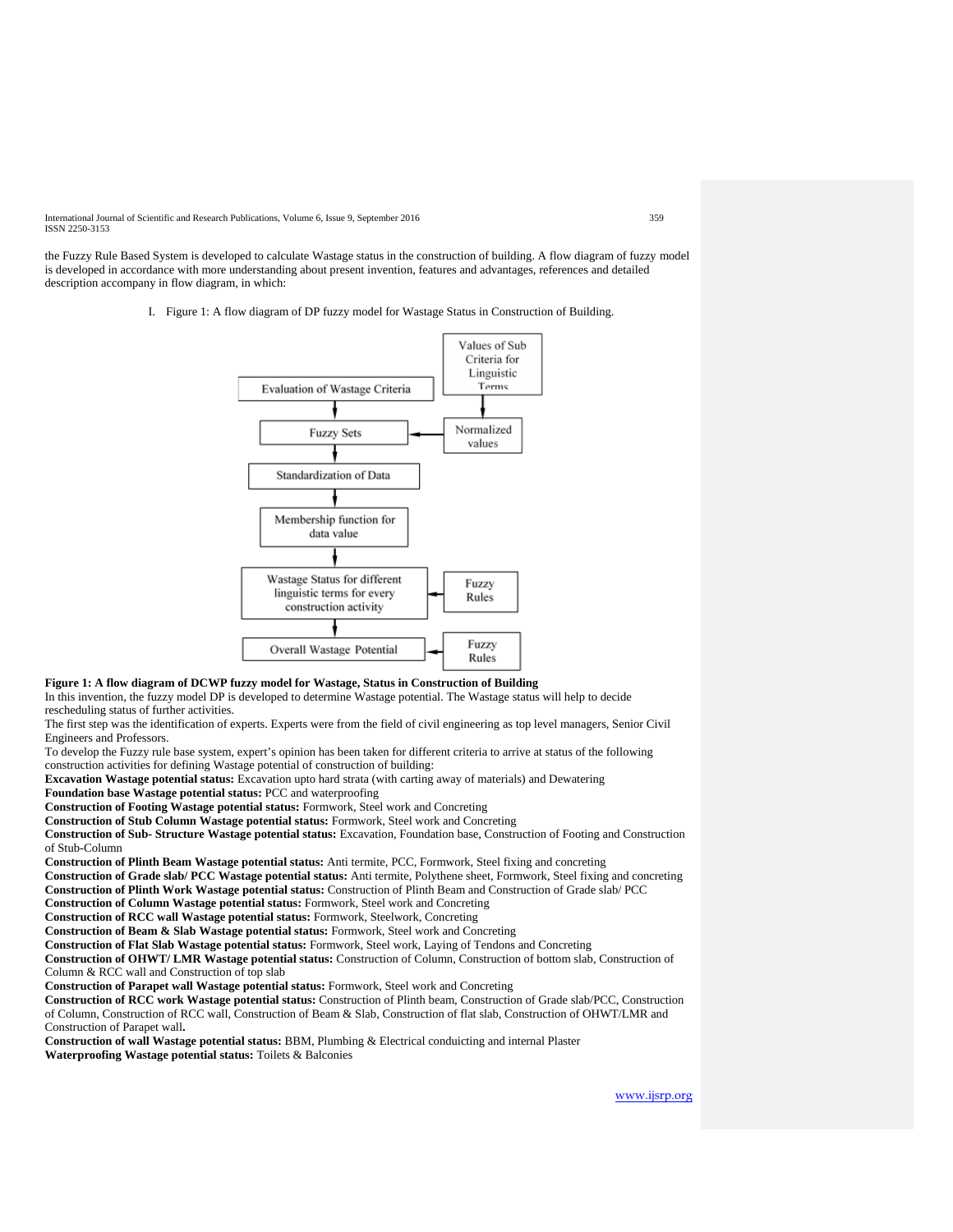International Journal of Scientific and Research Publications, Volume 6, Issue 9, September 2016 360 ISSN 2250-3153

**External & Internal Plaster Wastage potential status:** Single Coat & Double coat

**Tiling Wastage potential status:** Dado & Flooring

Painting Wastage potential status: Internal & External Painting

**Tremix Wastage potential status:** Internal & External Tremix

**Finishing Items Wastage potential status:** Construction of wall, waterproofing, external & Internal Plastering, Tiling, Painting and Tremix

**Plumbing Wastage potential status:** Internal & External Plumbing

**Electrical work Wastage potential status:** Internal & External electrical work

**HVAC Wastage potential status:** Internal & External HVAC work

**Firefighting Wastage potential status:** Internal & External firefighting work

**MEP Wastage potential status:** Plumbing, Electrical work, HVAC and Firefighting work

**Overall Civil Construction Wastage potential status:** Construction of Sub-Structure, Construction of plinth work, Construction of RCC work, Finishing items and MEP**.** 

Perception of experts, about the linguistic description for the above selected sub criteria for Civil construction, Electrification and mechanical work for Overall Wastage potential of construction of building, was obtained on the basis of their views through a questionnaire. The fuzzy sets like less, average, much and very much are developed.

*a) Membership Grade:*

The next step is the determination of membership grade at α- CUT. For this, first normalization of field data is required. The field data can be normalized with respect to considerable limits. Then membership grade for respective Wastage or cost or wastage potential at α-CUT can be calculated.

## *b)* **Fuzzy Rules for Wastage Potential of Construction of Building***:*

After obtaining the fuzzy numbers with their corresponding  $\alpha$ - CUT the rule base for the system is to be defined. A set of rules is required to be constructed for the Wastage potential in construction of buildings. Each rule has an antecedent proposition connected together using AND operator, resulting in some consequence. The assertions related to its antecedent part be obtained from the experts, are imprecise or fuzzy. Thus a fuzzy rule based system can be developed for the knowledge representation or reasoning process. Here, the partial matching is allowed and the analyst can estimate the extent to which the assertion satisfies the antecedent part of the rule contrary to the rule based system which examines as to whether the antecedent part is satisfied or not.

A hierarchical structure is developed for Wastage potential in construction of building resulting out of a set of rules. **Excavation, Foundation base, Construction of Footing** and **Construction of Stub Column Wastage potential status** can be judged in the first hierarchical level of knowledge base to arrive at **Construction of Sub- Structure Wastage potential status**. **Construction of Plinth Beam and Construction of Grade slab/ PCC Wastage potential status** can be judged in the second hierarchical level of knowledge base to arrive at **Construction of Plinth Work Wastage potential status.** 

**Construction of Plinth beam, Construction of Grade slab/PCC, Construction of Column, Construction of RCC wall, Construction of Beam & Slab, Construction of flat slab, Construction of OHWT/LMR and Construction of Parapet wall Wastage potential status** can be judged in the third hierarchical level of knowledge base to arrive at **Construction of RCC work Wastage potential status.** 

**Construction of wall, waterproofing, External & Internal Plastering, Tiling, Painting and Tremix Wastage potential status** can be judged in the fourth hierarchical level of knowledge base to arrive at **Finishing Items Wastage potential status**. **Plumbing, Electrical work, HVAC and Firefighting Work Wastage potential status** can be judged in the fifth hierarchical level of

knowledge base to arrive at **MEP Wastage potential status**. The final level characterizes Construction of Sub-Structure status, Construction of plinth work, Construction of RCC work status, finishing items status and MEP Wastage potential status to arrive at the Potential of Wastage in **Overall Civil Construction as highly tolerable, tolerable, just tolerable and not tolerable.**

#### IV. RESULTS AND DISCUSSION

For the determination of membership grade (Fuzzy Number: FN) at  $\alpha$ -CUT, first the field data were normalized on the basis of considerable limits. Then membership grade for respective Wastage potential at α-CUT was calculated.

**Table 1 Fuzzy number of Field Data of Excavation**

| Scheme | Sub Criteria                | <b>Linguistic Terms</b> |     |     |                             |  |
|--------|-----------------------------|-------------------------|-----|-----|-----------------------------|--|
|        |                             |                         |     |     | Less Average Much Very Much |  |
|        | Excavation                  |                         |     | 0.8 |                             |  |
|        | De-watering $\vert 0 \vert$ |                         | 0.6 |     |                             |  |

Similarly, for all the activities the  $\alpha$ -CUT were calculated.

The degree of certainty, of linguistic terms, less, average, much and very much for all the activities was calculated on the basis of Min-Max rules. To develop the fuzzy rule base, experts' opinions have been taken for all the generated activities.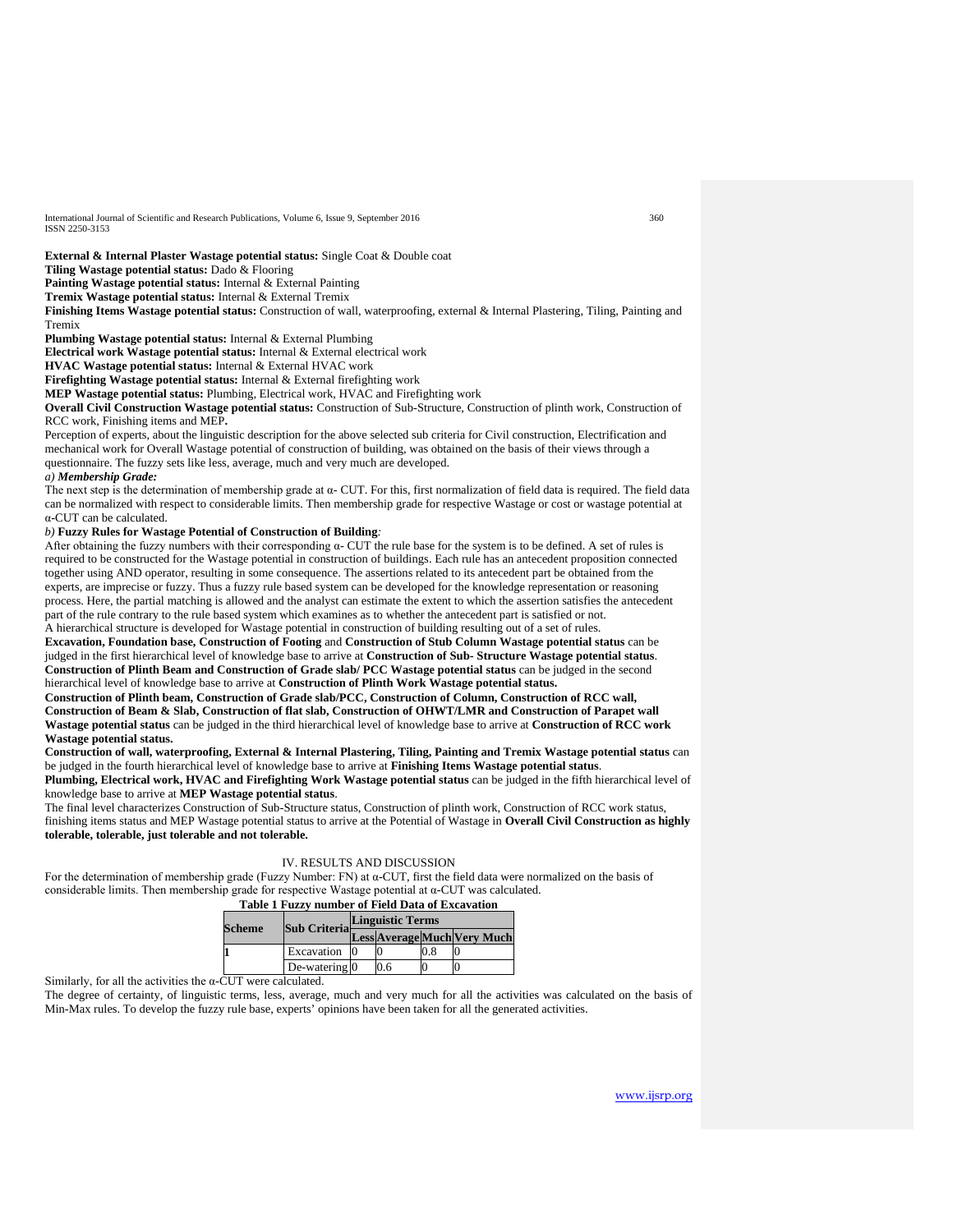International Journal of Scientific and Research Publications, Volume 6, Issue 9, September 2016<br>ISSN 2250-3153

| <b>Table 2: Fuzzy Rules</b>                |                                               |                                                                   |  |  |
|--------------------------------------------|-----------------------------------------------|-------------------------------------------------------------------|--|--|
| <b>Excavation</b><br><b>Wastage status</b> | <b>Dewatering</b><br><b>Wastage</b><br>status | <b>Excavation</b><br>Wastage<br><b>Potential</b><br><b>Status</b> |  |  |
| Less                                       | Less                                          | Less                                                              |  |  |
| Less                                       | Average                                       | Less                                                              |  |  |
| Less                                       | Much                                          | Average                                                           |  |  |
| Less                                       | Very Much                                     | Much                                                              |  |  |
| Average                                    | Less                                          | Less                                                              |  |  |
| Average                                    | Average                                       | Average                                                           |  |  |
| Average                                    | Much                                          | Average                                                           |  |  |
| Average                                    | Very Much                                     | Much                                                              |  |  |
| Much                                       | Less                                          | Average                                                           |  |  |
| Much                                       | Average                                       | Much                                                              |  |  |
| Much                                       | Much                                          | Much                                                              |  |  |
| Much                                       | Very Much                                     | Very Much                                                         |  |  |
| Very Much                                  | Less                                          | Very Much                                                         |  |  |
| Very Much                                  | Average                                       | Very Much                                                         |  |  |
| Very Much                                  | Much                                          | Very Much                                                         |  |  |
| Very Much                                  | Very Much                                     | Very Much                                                         |  |  |

**Table 3: Fuzzy Rules with linguistic terms values**

|                   |                 | <b>Excavation</b>      |  |
|-------------------|-----------------|------------------------|--|
| <b>Excavation</b> | De-watering     | Wastage                |  |
| Wastage           | Wastage         | potential status       |  |
| status(FN)        | status (FN)     | (Min. of $1$ and $2$ ) |  |
| Less $(0)$        | Less $(0)$      | Less $(0)$             |  |
| Less $(0)$        | Average(0.6)    | Less $(0)$             |  |
| Less $(0)$        | Much $(0)$      | Less $(0)$             |  |
| Less $(0)$        | VeryMuch (0)    | Less $(0)$             |  |
| Average $(0)$     | Less $(0)$      | Less $(0)$             |  |
| Average $(0)$     | Average $(0.6)$ | Average $(0)$          |  |
| Average (0)       | Much $(0)$      | Average $(0)$          |  |
| Average $(0)$     | Very Much (0)   | Much $(0)$             |  |
| Much $(0.8)$      | Less $(0)$      | Much $(0)$             |  |
| Much $(0.8)$      | Average $(0.6)$ | Much $(0.6)$           |  |
| Much $(0.8)$      | Much $(0)$      | Much $(0)$             |  |
| Much $(0.8)$      | Very Much (0)   | Very Much (0)          |  |
| Very Much (0)     | Less $(0)$      | Very Much (0)          |  |
| Very Much (0)     | Average (0)     | Very Much (0)          |  |
| Very Much (0)     | Much $(0)$      | Very Much (0)          |  |
| Very Much (0)     | Very Much (0)   | Very Much (0)          |  |

From Table3, maximum value of the degree of certainty for linguistic terms Less, Average, Much, Very Much is 0, 0.6, 0 and 0 respectively.

The maximum value of the degree of certainty of linguistic terms Less, Average, Much, Very Much of Excavation potential for scheme 1 is as shown in **Table 4**

| <b>Table 4 Excavation Wastage Potential</b> |                                     |     |   |                                   |  |
|---------------------------------------------|-------------------------------------|-----|---|-----------------------------------|--|
| <b>Scheme</b>                               | <b>Excavation Wastage Potential</b> |     |   |                                   |  |
|                                             |                                     |     |   | Less   Average   Much   Very Much |  |
|                                             | 0                                   | 0.6 | 0 | 0                                 |  |

Similarly, Wastage potential of different activities of sub-structure were calculated and shown in Table 5 to 7.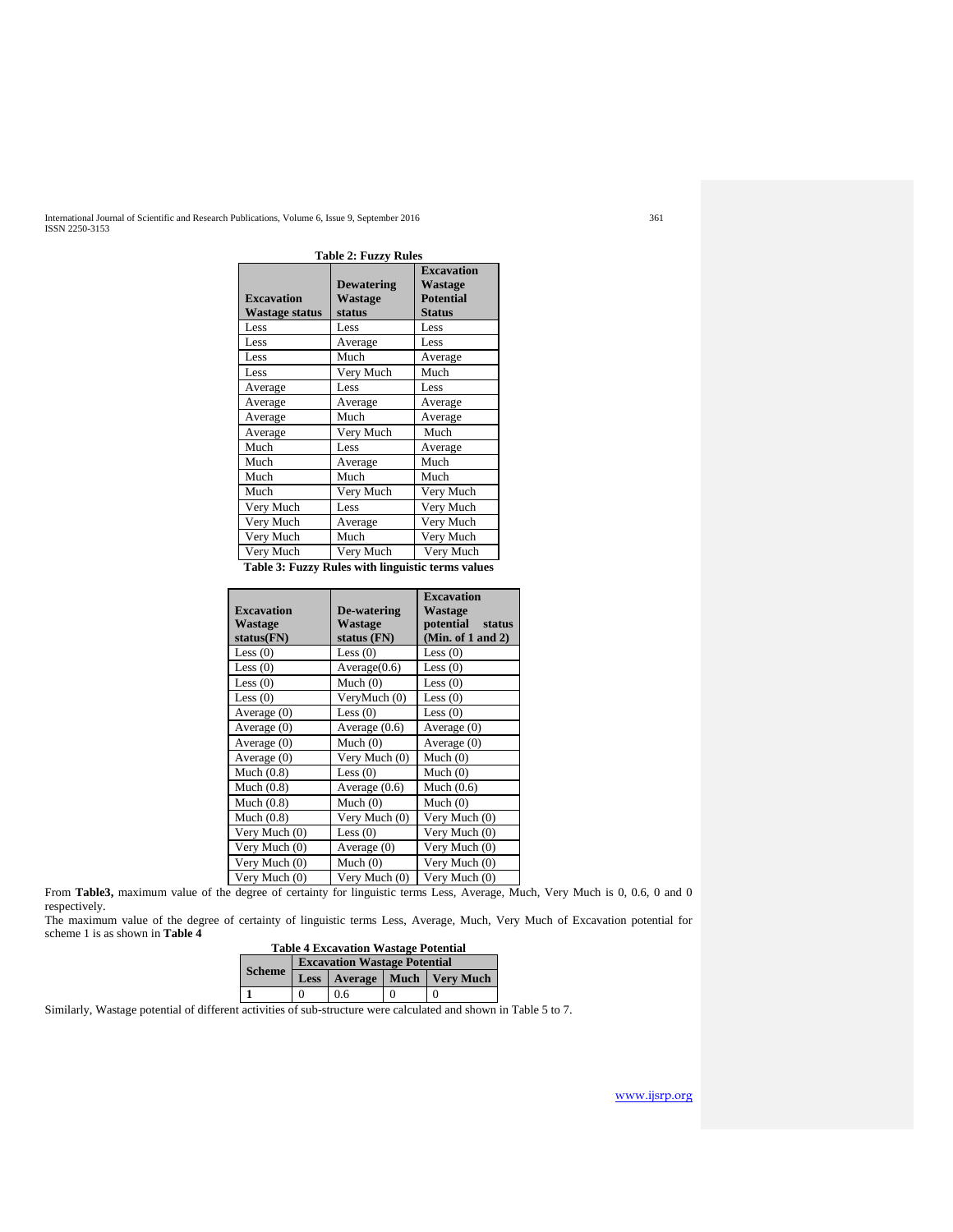International Journal of Scientific and Research Publications, Volume 6, Issue 9, September 2016 362 ISSN 2250-3153

|  | <b>Table 5 Foundation Base Wastage Potential</b>             |                                          |         |             |                  |  |
|--|--------------------------------------------------------------|------------------------------------------|---------|-------------|------------------|--|
|  |                                                              | <b>Foundation Base Wastage Potential</b> |         |             |                  |  |
|  | <b>Scheme</b>                                                | <b>Less</b>                              | Average | <b>Much</b> | <b>Very Much</b> |  |
|  |                                                              |                                          |         | 0.7         |                  |  |
|  | <b>Table 6 Construction of Footing Wastage Potential</b>     |                                          |         |             |                  |  |
|  | <b>Scheme</b>                                                | <b>Footing Wastage Potential</b>         |         |             |                  |  |
|  |                                                              | <b>Less</b>                              | Average | <b>Much</b> | <b>Very Much</b> |  |
|  |                                                              |                                          |         | 08          |                  |  |
|  | <b>Table 7 Construction of Stub Column Wastage Potential</b> |                                          |         |             |                  |  |
|  | <b>Scheme</b>                                                | <b>Stub column Wastage Potential</b>     |         |             |                  |  |
|  |                                                              | <b>Less</b>                              | Average | Much        | <b>Very Much</b> |  |
|  |                                                              |                                          | 02      | 0.6         |                  |  |

On the basis of Wastage potential of Excavation, foundation base, footing and stub-column, the sub-structure Wastage potential was calculated (Table 8).

| <b>Table 8 Construction of Sub-Structure Wastage Potential</b> |  |
|----------------------------------------------------------------|--|
| <b>Sub-Structure Wastage Potential</b>                         |  |

|               | <b>Sub-Structure Wastage Potential</b> |          |     |                                   |  |
|---------------|----------------------------------------|----------|-----|-----------------------------------|--|
| <b>Scheme</b> |                                        |          |     | Less   Average   Much   Very Much |  |
|               |                                        | $\Omega$ | 0.7 | $\theta$                          |  |
|               |                                        |          |     |                                   |  |

Similarly, the Wastage potential for other activities was calculated. From the study the following points were observed:<br>i) Wastage status of Substructure shows much Wastage potential with degree of certainty 0.5, 0.5 and

- Wastage status of Substructure shows much Wastage potential with degree of certainty 0.5, 0.5 and 0.7 respectively for scheme1, 2 & 3.
- ii) Wastage status of Plinth beam base shows much Wastage potential with degree of certainty 0.9, 0.6 & 0.8 respectively for scheme1, 2 & 3.
- iii) Wastage status of RCC work base shows average Wastage potential with degree of certainty 0.8, 1&0.7 respectively for scheme1, 2 & 3.
- iv) Wastage status of finishing items shows much Wastage potential with degree of certainty 1, 0.9 &1 respectively for scheme1, 2 & 3.
- v) Wastage status of MEP work base shows much Wastage potential with degree of certainty 0.8, 0.8 &0.8 respectively for scheme1, 2 & 3.
- vi) Wastage status of Overall Civil Construction work base shows much Wastage potential with degree of certainty 0.7, 0.6 &0.7 respectively for scheme1, 2 & 3.

## V.FURTHER SCOPE OF THE WORK

The wastage potential can be calculated from this study. Further, on the basis of results it would be possible to optimize the wastage potential of every construction activity. On the basis of optimized values, it can be decided that which activity wastage material can be recycled with quantity and that same can be linked to profit margin study.

### VI.CONCLUSION

From the analysis of the results of the present study the following conclusions have been drawn:

- i) Application of fuzzy approach for Wastage status in construction of building is found to be more appropriate compared to the current crisp approach.
- ii) From the Fuzzy Rule–Based System (FRBS) results, it is possible to classify Wastage potential.

#### REFERENCES

- 1. Glenn BallarSyed M. MohHerrick Contractors, Modern SteelConstruction, November 2008
- 2. Keith Hampson, Sustainable Construction Industry in Developing Countries, 11-13 November 2002<br>2. J. Y. Shen, W. Y. Tam. C. M. Tam. "Manning Approach for Examining Waste Management on Con 3. L. Y. Shen, W. Y. Tam, C. M. Tam,"Mapping Approach for Examining Waste Management on Construction" @ ASCE0733-9364(2004)130:4-(472)
- 4. Jing Zhang; Danelle L. Eastham; and Leonhard E. Bernold, M. ASCE (2005). "Waste-Based Management in Residential Construction" *J. Constr. Eng. Manage*42*.,*131(4): 3-430.
- 5. O. Salem&, A. Genaidy University of Cinicinatt, part of journal of management in engineering, Vol.22, No.4, October 1, 2006
- 6. Sou-Sen Leu et.al, "Fuzzy optimal Model for Resource-constrained Construction Scheduling", Vol 13, No.3, 1999 @ ASCE

**Formatted:** Font: (Default) Times New Roman, 8 pt, Not Italic, Complex Script Font: Times New Roman, 8 pt, English (India)

**Formatted:** Font: Times New Roman, 8 pt, Not Italic, Complex Script Font: 8 pt, (Complex) Arabic  $(II A F)$ 

**Formatted:** Font: (Default) Times New Roman, 8 pt, Not Italic, Complex Script Font: Times New Roman, 8 pt, English (India)

**Formatted:** Font: (Default) Times New Roman, 8 pt, Not Italic, Complex Script Font: Times New Roman, 8 pt, English (India)

[www.ijsrp.org](http://ijsrp.org/)